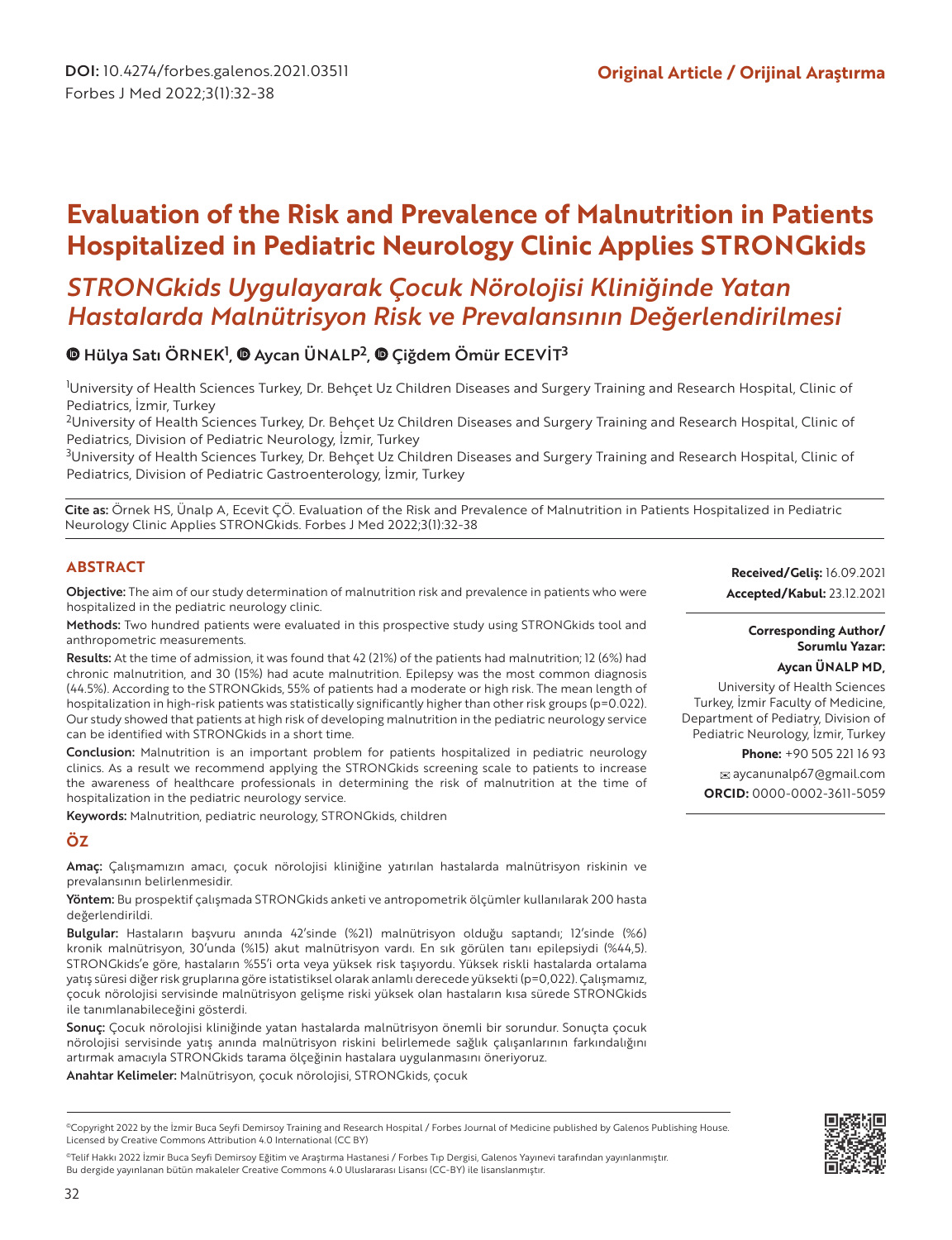#### **INTRODUCTION**

Malnutrition can occur because of insufficient nutritional status due to inadequate intake, excessive nutrient losses or increased catabolism and shows as the clinical response of the imbalance between nutrient intake and requirements. It may be accompanied by protein deficiency, energy deficiency, or both.<sup>1</sup> According to ESPEN, malnutrition is defined as a nutritional state that has significant negative clinical effects on tissue/body form (body shape, size and composition) and functions in the event of insufficiency or excess (or imbalance) of energy, protein and other nutrients.<sup>2</sup> It has been reported that protein energy malnutrition varies between 21% and 80% in proportion to the development level of countries in hospitalized children.<sup>3</sup> This value is quite high and increases the mortality risk at the same rate.<sup>4</sup>

High risk of malnutrition in patients with neurological disorders, as well as increased metabolic need such as susceptibility to infection and wound healing, chewingswallowing disorders, pain, also has an effect. In addition to the increased metabolic needs such as susceptibility to infection and wound healing, the high risk of developing malnutrition in the patients with neurological impairment affects the lack of intake of nourishment due to chewing-swallowing disorders and pain. Additionally, the low socioeconomic level and poverty of these patients who require special care because of not getting adequate care are among the important reasons for developing malnutrition.5 Motor dysfunction in children with neurological diseases significantly affects growth and nutritional status. The most important nutritional deficiency is energy intake. Therefore, evaluation and management of nutrition in children with neurological disease should be seen as a part of general care.<sup>6</sup> There are various screening methods have been developed to calculate the nutritional risk and the need for nutritional support during hospital stay.<sup>7</sup> The most important features sought in these methods are easy implementation, understandability, time consuming and reliable. It should also be sensitive and specific, able to detect all stages of malnutrition, including the beginning. Very the methods apply to most of the patient group. Among the methods, STRONGkids seem to be more feasible because it is simple, easy, does not require anthropometric measurement and has been proven to be reliable in many study groups compared to other methods.<sup>8</sup> With the STRONGkids method, the's subjective general evaluation, presence of high-risk disease, nutrient intake and losses, weight loss or underweight gain are questioned and the risk of nutrition is rated between 0-5.9

The aim of this study was to determine the prevalence and effect of malnutrition at the time of hospital admission by applying the STRONGkids tool and anthropometric measurements to the patients hospitalized in the Pediatric Neurology Department.

#### **METHODS**

Approval for this study was obtained from the Ethical Committee of University of Health Sciences Turkey, Dr. Behçet Uz Children's Training and Research Hospital on 20.10.2016 as protocol number 2016/112. Patients who stayed longer than 24 h in the pediatric neurology service over 1 year (between September 2016 and 2017) were included in this prospective study. When the frequency of malnutrition in neurology patients is taken as 75%, the 95% confidence interval and for 80% power, the smallest sample size was calculated as 201 patients.

The population of the research was determined by the hospital on the specified dates. Children between the ages of 6 months-18 years who are newly admitted to inpatient services has created. Meets the criteria for inclusion from the population and setparent consenting to participate in the research children have been taken. Patients who were hospitalized in service other than the neurology service, patients who were hospitalized for the day, patients who had previously been diagnosed with malnutrition, and patients who had been hospitalized in the intensive care service for a long time were excluded from the study. Questions were asked by a physician to the patient's family or her, and various measurements were made.

The patients' hospitalization date, age, gender, diagnosis of hospitalization, weight, height, length, triceps skin fold thickness, and upper middle arm circumference were recorded. Weight from anthropometric measurements; 100 g with thin dress without shoes in patients over 2 years old using sensitive weighing, height was performed using standing 0.1 cm-sensitive stadiometry. Under 2 years old; The weight was made using a 10 g sensitive weighing scale, inpatient plastic tape measure. After measuring the weight, height of the patients, four different Z-scores [weight for age (WFA), height for age (HFA), weight for height (WFH), and body mass index (BMI) for age] were calculated using the World Health Organization (WHO) Anthroprogram (version 3.2.2, January 2011) for children 5 years of age or younger (http://www.who.int/childgrowth/software/en/). For children aged over 5 years, BMI-for-age, WFA, and WFH for age Z scores were evaluated with the WHO AnthroPlus software (http://www.who.int/growthref/en/). Gomez and Waterlow classification used.

**Gomez Classification:** Those with WFA bbetween 90 and 110 normal, bbetween 75 and 89 mild, 60%-74% those are moderate and those below 60% are severely malnourished.10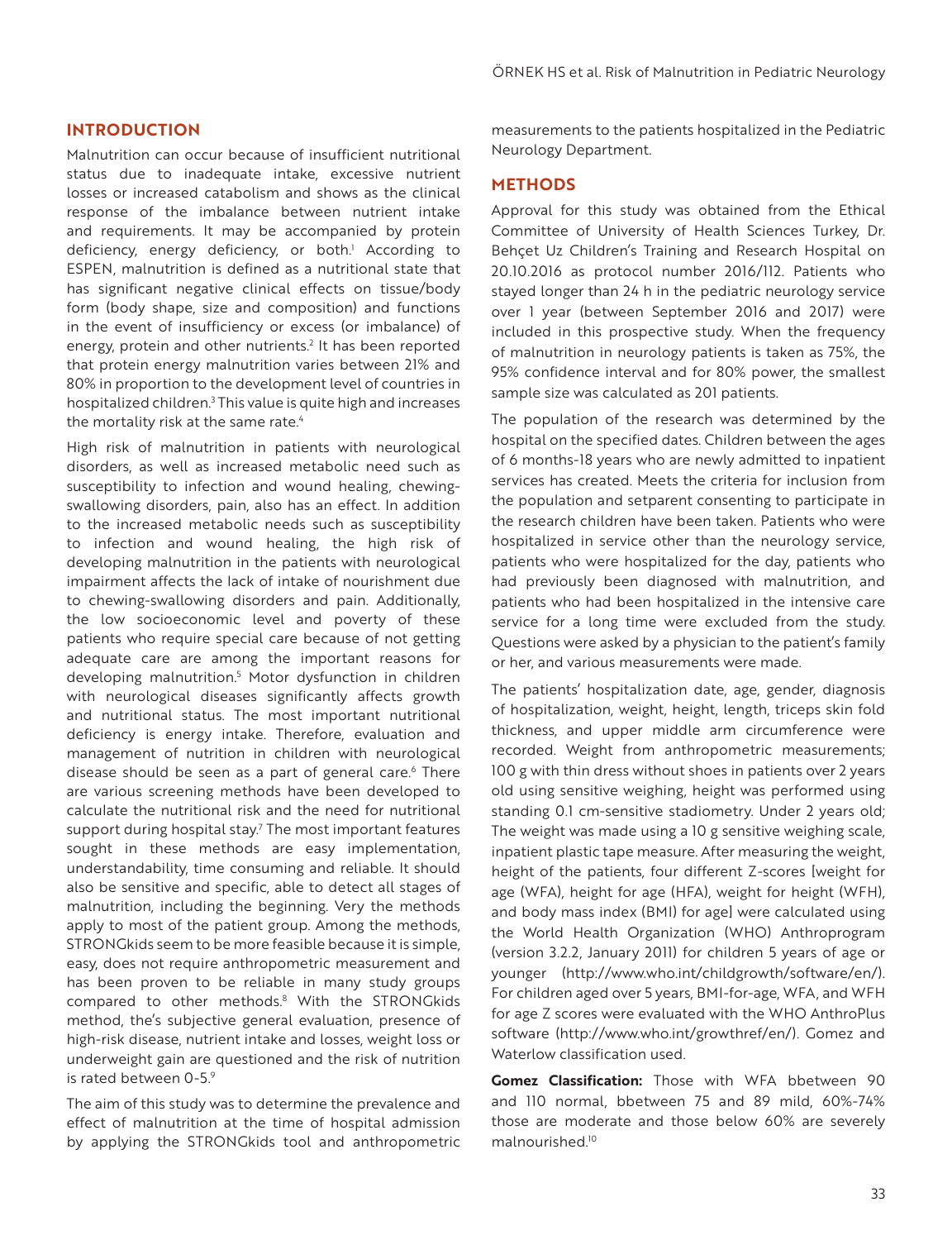**Waterlow Classification:** HFA below 90%, WFA above 95% cases with acute malnutrition (AM), HFA above 90% that with WFA below 95% have chronic malnutrition (CM), cases with HFA below 90% and WFA below 95% are chronicacute malnourished, HFA above 90%, WFA above 95% above is considered normal.<sup>11,12</sup>

Triceps skinfold thickness was measured with a caliper device to evaluate the decreased subcutaneous adipose tissue. This measurement; was performed on the left arm from the midpoint between the acromion and the olecranon. The midpoint was marked with the elbow flexed to 90 degrees, then the arm was released. The skin and the underlying fat tissue 1 cm above this point were grasped between two fingers and separated from the underlying muscle tissue. Holtain caliper, which is a special measuring tool that applies 10 g pressure per centimeter, was applied to the marked point at a right angle to the long axis of the arm. An average of three consecutive measurements was taken. Triceps skinfold thickness percentiles were calculated according to National Center for Health Statistics data in patients 5 months and older.<sup>13</sup> Patients under 5 months were excluded from the study since triceps skin fold measurement could not be done under 5 months. If the triceps skinfold thickness was found in the low percentile curve for age, it was recorded as 1 point, and if it was in the normal curve for age, it was recorded as 0 points.

For AM, WFH Z score or BMI for age Z, scores of ≥-3 to <-2 were considered moderate malnutrition and scores of <-3 as severe malnutrition, while scores of ≥-2 denoted lack of AM. For CM, HFA Z scores of ≥-3 to <-2 were deemed moderate malnutrition and scores of <-3 as severe malnutrition, while scores of ≥-2 denoted lack of CM in accordance with WHO classification. The risk for malnutrition was evaluated using the STRONGkids questionnaire, which was applied by faceto-face interview method by a pediatrician. This nutritional score identifies three risk categories (low, medium, and high) and correlates well with WHO malnutrition standards.<sup>14</sup> According to the sum of the scores recorded after the evaluations and measurements, the scale in terms of malnutrition risk and need for intervention was rated 0 points for low risk, 1-3 points for medium risk and 4-5 points for high risk. If patients were hospitalized in the neurology service for more than one week, measurements and evaluations were recorded repeatedly by the same physician (H.S.Ö.).

To determine whether the situation was stable, the patient's family was asked by the physician whether there had been any weight loss in the last weeks, or whether there had been a decrease or cessation in weight gain. It was recorded as 1 point if the answer was yes, and 0 point if the answer was no.

To determine whether the situation would worsen, the physician asked the patient's guardian whether the patient had excessive diarrhea (>5/day) and/or excessive vomiting (>3/day) in the last few days or decreased food intake during the last few days. Additionally, it was asked whether there was any previous nutritional intervention and whether there was insufficient food intake due to pain. If the answer to any of these questions was yes, it was recorded as 1 point, and if the answer was no, it was recorded as 0 points.

The patient's family was asked by the physician whether he had an underlying disease order to determine whether his illness had accelerated the deterioration of his nutritional status. It was recorded as 2 points in the presence of a disease within the scope of the underlying diseases and 0 points outside the scope of the scale.

## **Statistical Analysis**

Statistical analyzes were performed using Statistical Package for the Social Sciences software version 22.0 (IBM Corporation, New York, NY, USA). The values for mean and standard deviation were calculated for distributing measurable variables. For distributing measurable variables, the Mann-Whitney U test was used to compare the data determined by the count. The Wilcoxon test was used to compare dependent variables. In the evaluation of the data, p<0.05 was considered significant.

## **RESULTS**

A total of 200 patients, 89 (44.5%) female and 111 (55.5%) male, were included in the study. The mean age of the patients was 5.2±4.7 years, and the median age was 4.0 years. Most of the patients were children with epilepsy 104 (52%), this was followed by neurometabolic diseases 22 (11%) and mental motor retardation 12 (6%). 15.5% of the patients were accompanied by infectious causes. The anthropometric measurements of the patients included in the study are shown in Table 1.

It was seen that the STRONGkids tool determined that most patients 90 (45%) had low risk, 80 (40%) had moderate and 30 (15%) high-risk category. When the cases were analyzed by risk groups, there was no statistically significant difference between the groups in terms of gender (p=0.397).

Anthropometric measurements were repeated if the patients completed one week according to the length of hospital stay. One hundred fifty-six (78%) of the patients were hospitalized for less than 1 week. Accordingly, 39 patients were hospitalized for 1-2 weeks, 3 patients were hospitalized 2-3 weeks and 1 patient had 5 weeks of hospitalization. The average length of hospital stay was 5.5±3.9 days. Anthropometric features of patients who have been hospitalized for more than a week are shown in Table 2.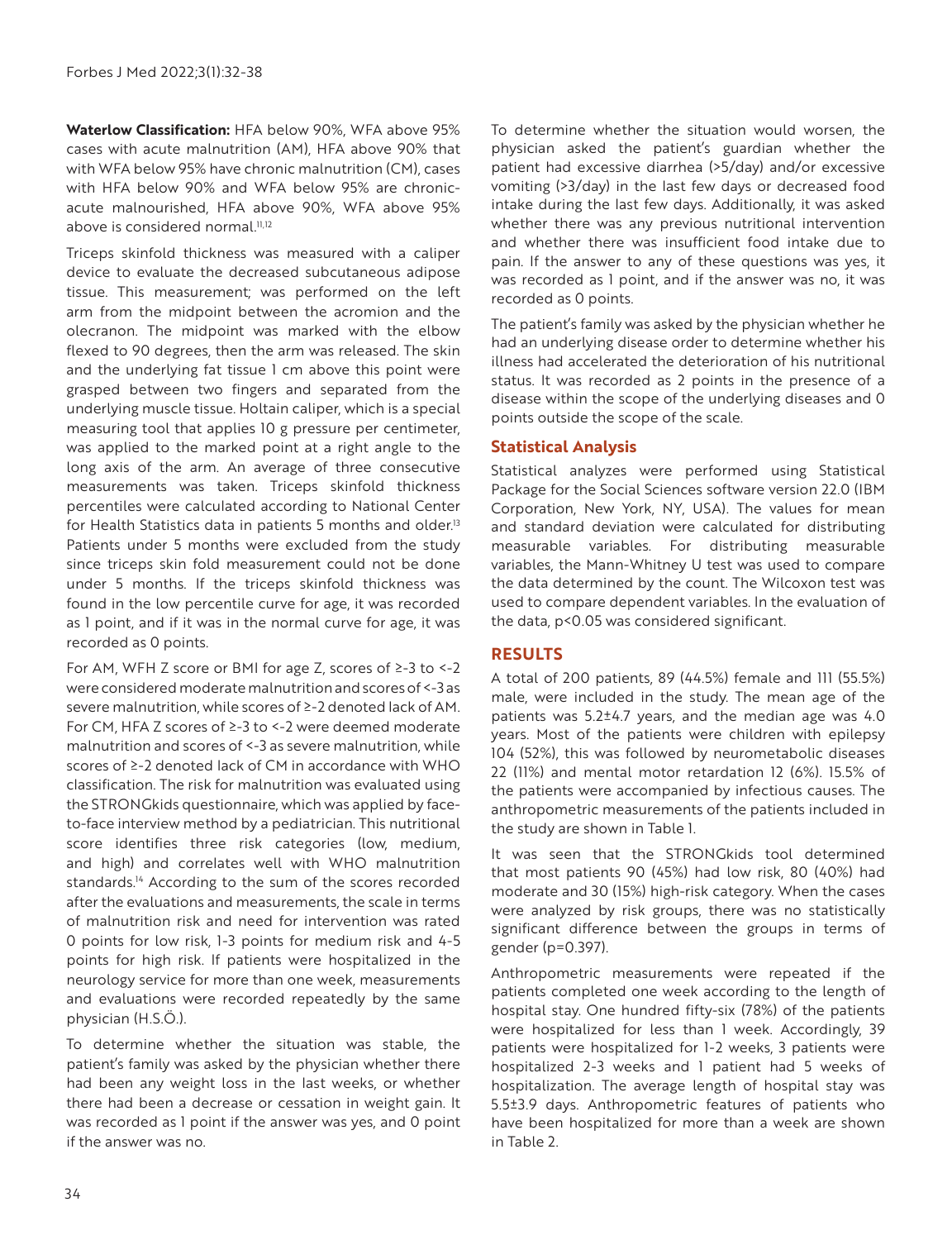Total malnutrition was detected in 42 (21%) patients; 12 (6%) patients had CM and 30 (15%) patients with AM. A comparison of the basic characteristics of patients according to malnutrition risk groups is shown in Table 3.

As a result, the malnutrition rate in low-risk patients was 13 (6.5%). When we compare the risk groups and malnutrition types, there was no statistically significant relationship between general risk of malnutrition and the presence of acute and CM. There was also no significant difference in the presence of malnutrition among the risk groups (Table 4).

There were 69 (34.5%) patients with underlying disease at the time of hospitalization; 29 (42%) of the patients were in the high risk, 34 (49.2%) were risk and six (8.6%) were in the low risk group. AM was found in 8 (11.5%) of 69 patients

| Table 1. Anthropometric measurements of the patients<br>included in the study |                                |         |         |  |  |
|-------------------------------------------------------------------------------|--------------------------------|---------|---------|--|--|
|                                                                               | <b>Mean</b> <sup>t</sup> SD    | Minimum | Maximum |  |  |
| Height (cm)                                                                   | 104.6±31.9<br>(102)            | 59.0    | 177.5   |  |  |
| Height SDS                                                                    | $-1.03 \pm 1.96$<br>$(-1.08)$  | $-7.16$ | 6.43    |  |  |
| Weight (kg)                                                                   | $21.8 \pm 16.3$<br>(16.7)      | 5.0     | 77      |  |  |
| Weight SDS                                                                    | $-0.62 \pm 2.26$<br>$(-0.68)$  | $-7.26$ | 22.65   |  |  |
| Body mass index                                                               | $18.2 \pm 3.8$<br>(17.6)       | 8.7     | 34.7    |  |  |
| Body mass index SDS                                                           | $-0.03 \pm 1.99$<br>$(-0.005)$ | $-8.37$ | 9.53    |  |  |
| Triceps scion fold<br>(mm)                                                    | $8.6 \pm 1.8$<br>(7.2)         | 5.1     | 15.6    |  |  |
| Height for age (%)                                                            | 98.1±7.37<br>(98.3)            | 72.5    | 127.2   |  |  |
| Weight for age (%)                                                            | 99.3±19.5<br>(98.2)            | 44.4    | 178.8   |  |  |
| Weight for height (%)                                                         | 101.9±17.9<br>(100.0)          | 46.5    | 171.1   |  |  |
| SDS: Standard deviation (SD) score                                            |                                |         |         |  |  |

with an underlying disease and CM was found in 7 (10.1%) of them. Patients with CM at the time of hospitalization had a higher rate of underlying disease than those with AM (p<0.001).

#### **DISCUSSION**

In our study, malnutrition was detected in 42 (21%) patients in the evaluation made by WFH values; 6% of patients had CM and 15% had AM. Similarly, Pawellek et al.<sup>15</sup>, using WFH values in 475 hospitalized children, found the rate of malnutritution to be 24.1%.

Nutritional screening tests are important tools to detect whether patients have malnutrition or are at risk of malnutrition. These tests should identify patients at risk of hospital malnutrition simply and quickly.16 STRONGkids, one of the advanced malnutrition screening tools for children, was developed for doctors in the Netherlands and consists of four parameters: subjective clinical evaluation; assessing recent weight loss; assessing a condition such as vomiting, diarrhea that will cause weight loss; and determining whether there is an underlying disease. Wiskin et al.<sup>17</sup> Applied Screening Tool for the Assessment of Malnutrition in Pediatrics (STAMP), STRONGkids, Pediatric Nutritional Risk Score (PNRS) and Pediatric Yorkhill Malnutrition Score (PYMS) to patients with inflammatory bowel disease in their study. When the scores were compared with HFA, WFA, and malnutrition rating based on BMI, there was a good agreement between STAMP, STRONGkids and PNRS scores and no correlation with PYMS. According to these results, STRONGkids is accepted as a usable scale as a tool to screen the risk of malnutrition.

Recently, Maciel et al.<sup>18</sup> Were conducted an observational, cross-sectional, and analytical study of a representative sample of hospitalized children in the emergency rooms of public hospital of Brazil. In their validation study, STRONGkids tool accuracy showed a sensitivity of 84.8%, specificity of 26.7%, positive predictive value of 49.8%, and negative predictive value of 67.2%, when the patients at nutritional risk were identified by anthropometry. They

| Table 2. Anthropometric features of patients who have been hospitalized for more than a week |                                |                             |         |         |  |
|----------------------------------------------------------------------------------------------|--------------------------------|-----------------------------|---------|---------|--|
|                                                                                              | 2. week                        | 3. week                     | 4. week | 5. week |  |
| Height (cm) mean±SD<br>Min/max                                                               | 104.2±32.6 (104.2)<br>62/170   | 117.3±48.2 (130)<br>64/158  | 158.2   | 158.2   |  |
| Height (kg) mean±SD<br>Min/max                                                               | 22.19±19.1 (15.2)<br>5/75      | 36.17±35.3 (28.2)<br>6/75   | 75      | 75      |  |
| Triceps scion fold (mm) mean±SD<br>Min/max                                                   | $8.72 \pm 2.08$ (8.20)<br>5/15 | $8.10\pm2.51(6.70)$<br>7/11 | 11.2    | 11.2    |  |
| Body mass index mean±SD<br>Min/max                                                           | 17.86±4.19 (16.70)<br>10/30    | 22.43±6.70 (20.8)<br>17/30  | 30.1    | 30.1    |  |
| Min/max: Minimum-maximum, SDS: Standard deviation (SD) score                                 |                                |                             |         |         |  |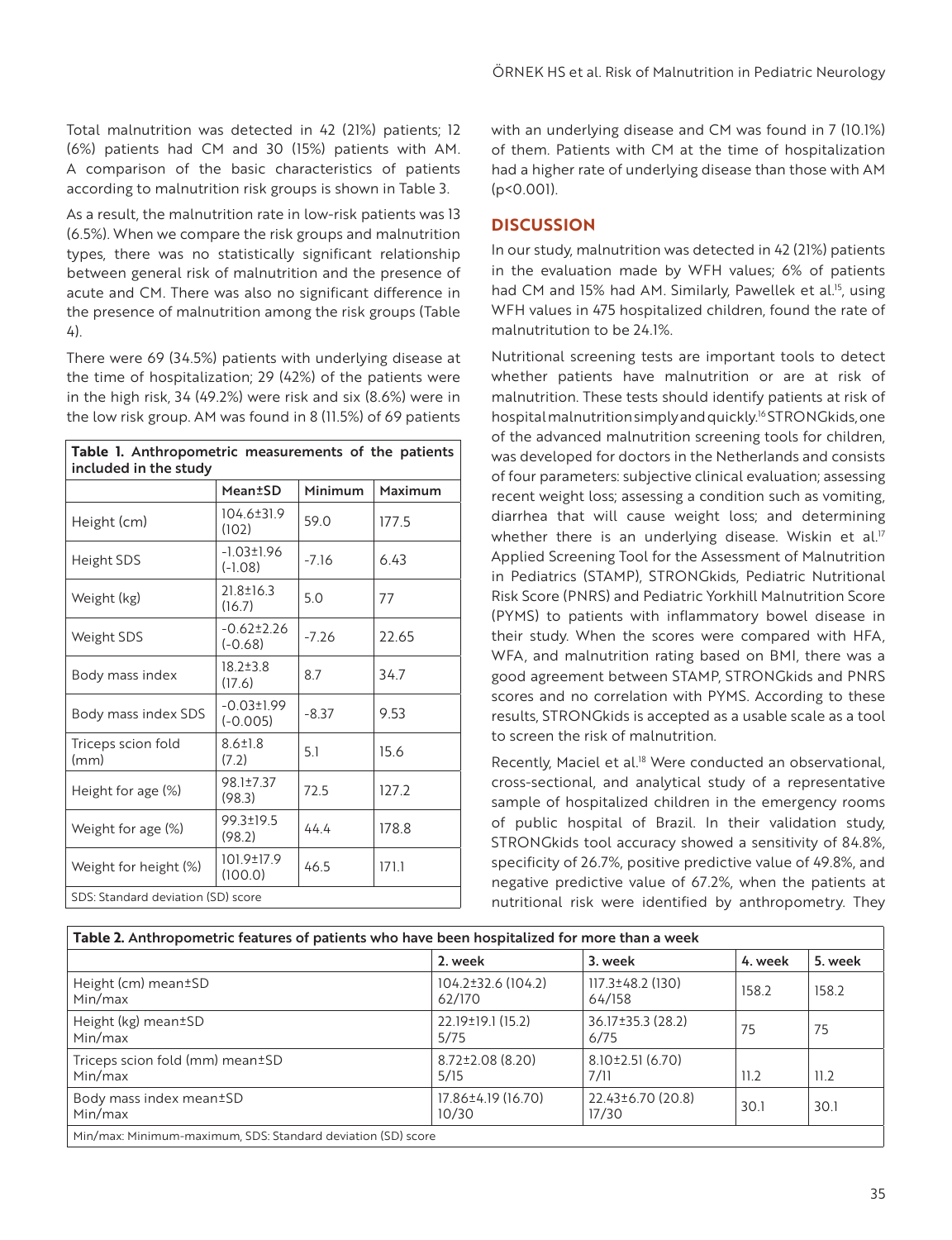concluded that prevalence of malnutrition of 12.18%, showing the wide variation of these values, mainly due to methodological aspects.

Gómez et al.<sup>19</sup> first used WFA values to describe malnutrition. This method shows acute changes, but is not sufficient to detect CM. Studies related to assessment of hospitalbased malnutrition as part of childhood malnutrition rates are scarce, and in most studies, reports of malnutrition rates have been determined using WFA method. In a study conducted on patients in childhood age groups to identify malnutrition in hospitalized patients, it was found that the most useful method was to use WFH.20 However, while determining nutritional risk, other methods can be used depending on the ability to using morbidity-mortality easily and according to time-saving features.

In the study of Durakbaşa et al.<sup>21</sup>, 494 pediatric surgery patients demonstrated a prevalence of malnutrition at 13.4%. Additionally, while the total of patients having moderate and high risk of malnutrition was 35.7% in that study. Our study showed a total moderate and high-risk rate of 55%. A possible reason for this difference is that the group in the other study included patients receiving elective pediatric surgery, a group less likely to be prone or suffer from malnutrition than patients admitted to the child neurology service. Also in the other study, AM was found in 8.2% of patients with a low risk of malnutrition and 33.3% of patients with a high risk; CM was detected in 3.5% of patients with a low risk of malnutrition and 16.7% of patients with a high risk of malnutrition. In our study, AM was in 13.3% of patients with low risk of malnutrition and 10% of patients with high risk of malnutrition; CM was detected in 1.1% of patients with a low risk of malnutrition and 16.6% of patients with a high risk of malnutrition. We thought that this difference was due to the demographic characteristics of the patients who were admitted for pediatric surgery.

Using PNRS scoring in pediatric oncology patients in one study, malnutrition was detected in 22.9% of patients at the time of admission to the hospital.<sup>22</sup> In another study conducted in Istanbul, the rate of CM rate was found to be 27%, the AM rate was 40.9%.<sup>3</sup> In a pair of studies done ten years apart by Oztürk et al.23,24, they found AM rates of 31.8%

| Table 3. Basic characteristics of patients within the risk groups of STRONGkids |                  |                  |                  |         |  |
|---------------------------------------------------------------------------------|------------------|------------------|------------------|---------|--|
|                                                                                 | Low risk         | Medium risk      | High risk        | p       |  |
| Mean age (month) ± SD                                                           | $5.4 \pm 4.8$    | $5.4 \pm 4.6$    | $4.2 \pm 4.7$    | 0.451   |  |
| Mean length of stay (day) ± SD                                                  | $4.8 \pm 2.7$    | $5.7 \pm 3.4$    | $7.1 \pm 6.9$    | 0.022   |  |
| Mean height (cm) ±SD                                                            | $107.4 \pm 31.2$ | $105.4 \pm 31.8$ | 95.7±33.9        | 0.215   |  |
| Mean weight (kg)±SD                                                             | $24.1 \pm 16.6$  | $21.1 \pm 15.7$  | $16.7 \pm 16.2$  | 0.091   |  |
| Mean body mass index±SD                                                         | 18.6±3.6         | 17.8±3.9         | $18.2 \pm 4.2$   | 0.418   |  |
| Triseps scin fold (mm)                                                          | $9.2 \pm 1.5$    | $8.3 \pm 1.9$    | $7.3 \pm 1.6$    | 50.001  |  |
| Mean height for age±SD                                                          | $100.3 \pm 7.24$ | $97.5 \pm 6.8$   | 92.9±6.49        | 50.001  |  |
| Mean weight for age <sup>+</sup> SD                                             | 108.0±18.6       | 95.0±17.4        | $85.2 \pm 15.1$  | 50.001  |  |
| Mean weight for height±SD                                                       | $106.1 \pm 18.0$ | 99.2±17.7        | 96.8±15.8        | 0.01    |  |
| Mean height SDS±SD                                                              | $-0.45 \pm 1.95$ | $-1.25 \pm 1.88$ | $-2.18 \pm 1.60$ | < 0.001 |  |
| Mean weight SDS±SD                                                              | $0.16 \pm 2.64$  | $-0.99 \pm 1.61$ | $-2.04 \pm 1.47$ | < 0.001 |  |
| Mean body mass index SDS±SD                                                     | $0.57 \pm 1.69$  | $-0.29 \pm 2.18$ | $-1.17 \pm 1.60$ | < 0.001 |  |
| Min/max: Minimum-maximum, SD: Standard deviation                                |                  |                  |                  |         |  |

| Table 4. Comparison of risk groups and types of malnutrition             |                                   |                                  |                                 |                                  |                                                                 |                                  |
|--------------------------------------------------------------------------|-----------------------------------|----------------------------------|---------------------------------|----------------------------------|-----------------------------------------------------------------|----------------------------------|
| Malnutrition                                                             | Low risk                          | Medium risk                      | High risk                       | <b>Total</b>                     | Comparison                                                      | p level                          |
| <b>Acute malnutrition</b><br>$n (\%)$<br>Positive<br>Negative<br>Total   | 12(13.3)<br>78 (86.7)<br>90 (100) | 15(18.7)<br>65(81.3)<br>80 (100) | 3(10)<br>27 (90)<br>30 (100)    | 30 (15)<br>170 (85)<br>200 (100) | All groups<br>Low and medium<br>Low and high<br>Medium and high | 0.180<br>0.085<br>0.120<br>0.076 |
| <b>Chronic malnutrition</b><br>$n (\%)$<br>Positive<br>Negative<br>Total | 1(1.1)<br>89 (88.9)<br>90 (100)   | 6(7.5)<br>74 (92.5)<br>80 (100)  | 5(16.6)<br>25(83.4)<br>30 (100) | 12(6)<br>188 (94)<br>200 (100)   | All groups<br>Low and medium<br>Low and high<br>Medium and high | 0.062<br>0.213<br>0.098<br>0.146 |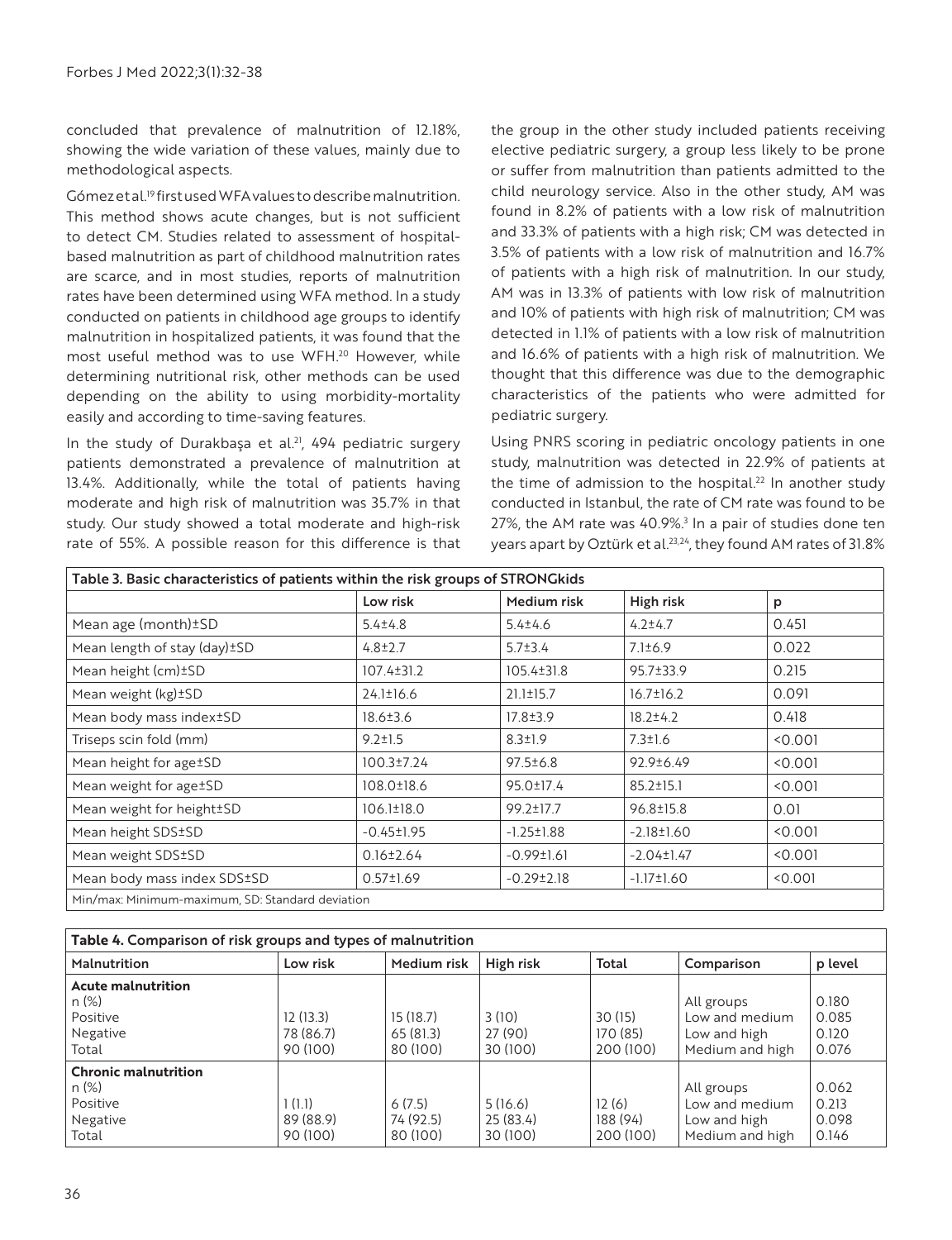and 30.2% in chronological order. These different rates of malnutrition in these various studies may be linked to the heterogeneity of patient populations and evaluations in different departments. The rates in our study were similar to the literature data.

We found that 15% of our 200 patients had a high risk of malnutrition and need for intervention, 40% had a moderate risk and 45% had a low risk. In a study conducted in Belgium with a  $3<sup>rd</sup>$  level hospital and two  $2<sup>nd</sup>$  level hospitals, malnutrition risk and intervention requirement were high in 7.6%, moderate in 45.1% and low in 47.3%.<sup>25</sup> Similar to our study, it was observed that the duration of hospital stay was longer in high-risk patients. In the same study, infectious causes were identified as the most common diagnosis in the low and medium-risk group as a diagnosis of hospitalization, and non-infectious and non-surgical causes were the most common diagnosis in the high-risk group. In our study, epilepsy was the most common diagnosis in all the risk groups. In the same study, while the underlying disease was found in 88.9% of the group with high malnutrition risk, in our study the underlying disease was found in 100% of this group. The appearance of these different rates may be linked to the heterogeneity of patient populations and evaluations in different departments (surgery, internal branch).

In their study of 424 cases attended by 44 hospitals, Hulst et al.9 found the malnutrition frequency as 19% using the WFH value. They detected an 8% high risk and 54% moderate risk when they used the STRONGkids screening test.

In a study conducted with nutritional risk screening scales in New Zealand, and examining healthy children from a second level hospital and surrounding schools, results showed that only the STRONGkids screening scale employing BMI, standard deviation score, and WFH values detected patients with moderate and high-risk malnutrition. It was observed that patients who had high risk with STRONGkids screening scale had longer hospital stays, in agreement with the literature.<sup>26</sup> In accordance with this study, our study group of patients with a high risk was found to have a long length of hospital stay.

Oruçoğlu and  $\ln 2^{27}$  With a study conducted in our country by the STRONGkids scoring questionnaire it has been confirmed to be sufficiently sensitive and specific to detect malnutrition in hospitalized children. Our study was conducted only on patients hospitalized in the pediatric neurology service, and to our knowledge, such a study has not been conducted before.

Moeeni et al.<sup>28</sup> Applied three nutritional risk screening tools (STAMP, PYMS and STRONGkids) to 119 children who were hospitalized in a 3<sup>rd</sup> step hospital and found the malnutrition rate as 25.2% during hospitalization. Thirty (25%) patients had an underlying disease. When evaluated with the STRONGkids screening tool, 41.2% of the children were low risk, 55.4% were moderate risk and 3.4% were high risk. At the end of the study, STRONGkids demonstrated itself to be the most useful and reliable screening tool. In our study 69 (34.5%) patients had underlying disease at the time of hospitalization.

#### **Study Limitations**

The limitations of our study; the fact that we were unable to identify malnutrition developing in the hospital and to evaluate recovery after nutritional support. In our study, the "yes" response to questions was found to be significantly high among those with high risk among malnutrition risk groups. Additionally, malnutrition risk and intervention requirement were higher in patients with underlying disease at admission. These findings support the use of the STRONGkids tool as a screening tool to identify patients at risk of malnutrition among pediatric neurology service patients and to raise the awareness of doctors to nutritional assessment among hospitalized patients. To our knowledge, there is no study evaluating patients hospitalized in the pediatric neurology service using the STRONGkids screening tool.

#### **CONCLUSION**

In conclusion, malnutrition is a common and important problem for patients hospitalized in pediatric neurology clinics too. Malnutrition scoring systems are recommended for determining the risk of malnutrition in these patients. We believe that the STRONGkids questionnaire is one of these scoring systems identifying high-risk patients rapidly without the need for anthropometric measurement. This topic merit support with continuing prospective studies.

#### **Ethics**

**Ethics Committee Approval**: Approval for this study was obtained from the Ethical Committee of University of Health Sciences Turkey, University Dr. Behçet Uz Children's Training and Research Hospital on 20.10.2016 as protocol number 2016/112.

Informed Consent: Written informed consent was obtained from the parents.

Peer-review: Internally peer-reviewed.

#### **Authorship Contributions**

Medical Practices: H.S.Ö.., A.Ü., Ç.Ö.E., Concept: H.S.Ö.., A.Ü., Ç.Ö.E., Design: H.S.Ö.., A.Ü., Ç.Ö.E., Data Collection or Processing: H.S.Ö.., A.Ü., Ç.Ö.E., Analysis or Interpretation: